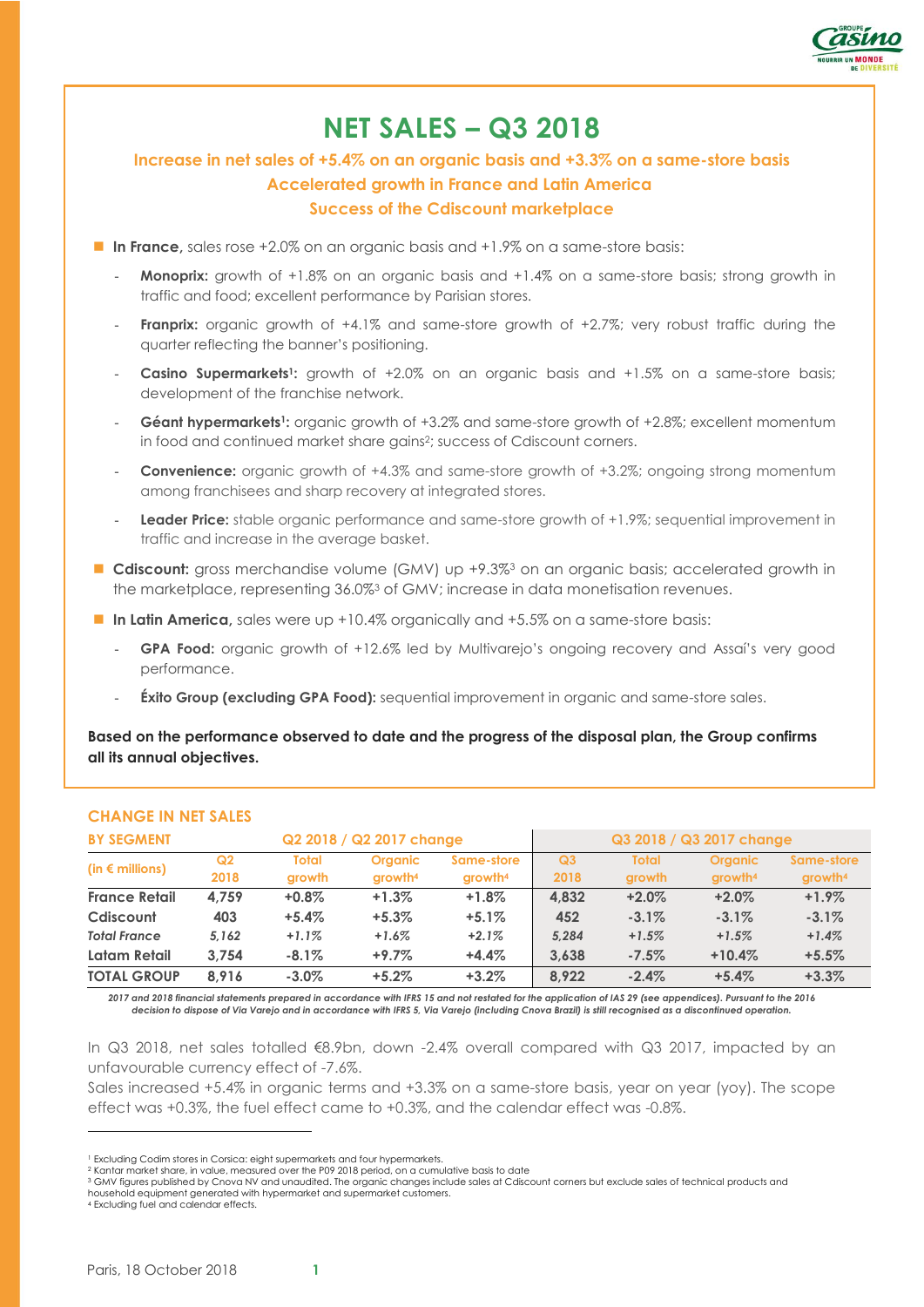

#### **France Retail**

|                                         |                        |                        | Q2 2018 / Q2 2017 change              |                                   | Q3 2018 / Q3 2017 change |                        |                                       |                                   |
|-----------------------------------------|------------------------|------------------------|---------------------------------------|-----------------------------------|--------------------------|------------------------|---------------------------------------|-----------------------------------|
| <b>BY BANNER</b>                        | Q <sub>2</sub><br>2018 | <b>Total</b><br>growth | <b>Organic</b><br>growth <sup>1</sup> | Same-store<br>growth <sup>1</sup> | Q <sub>3</sub><br>2018   | <b>Total</b><br>growth | <b>Organic</b><br>growth <sup>1</sup> | Same-store<br>growth <sup>1</sup> |
| <b>Monoprix</b>                         | 1,129                  | $+2.9\%$               | $+2.1%$                               | $+1.4%$                           | 1,049                    | $+3.3\%$               | $+1.8\%$                              | $+1.4%$                           |
| Franprix                                | 416                    | $+0.0%$                | $+1.0%$                               | $+1.3%$                           | 380                      | $+2.7%$                | $+4.1%$                               | $+2.7%$                           |
| <b>Supermarkets</b>                     | 805                    | $+1.0%$                | $+1.6\%$                              | $+1.5\%$                          | 878                      | $+2.1%$                | $+1.9\%$                              | $+1.7\%$                          |
| o/w Casino<br>Supermarkets <sup>2</sup> | 762                    | $+1.0%$                | $+1.4%$                               | $+1.4%$                           | 818                      | $+2.4%$                | $+2.0%$                               | $+1.5%$                           |
| <b>Hypermarkets</b>                     | 1.174                  | $+3.0\%$               | $+2.8\%$                              | $+2.5%$                           | 1,256                    | $+2.2%$                | $+2.2%$                               | $+1.8\%$                          |
| o/w Géant <sup>2</sup>                  | 1,117                  | $+3.5%$                | $+3.2%$                               | $+2.8%$                           | 1,191                    | $+3.2%$                | $+3.2%$                               | $+2.8%$                           |
| o/w food                                | 772                    | $+2.0\%$               | $+4.0%$                               | $+4.3%$                           | 821                      | $+2.9%$                | $+4.4%$                               | $+4.5%$                           |
| o/w non-food                            | 122                    | $-7.4%$                | $-5.4%$                               | $-5.2%$                           | 147                      | $-5.9\%$               | $-4.4\%$                              | $-4.3\%$                          |
| Convenience &<br>Other <sup>3</sup>     | 593                    | $-2.5%$                | $-1.0\%$                              | $+0.7%$                           | 667                      | $+1.5%$                | $+2.5%$                               | $+3.5%$                           |
| o/w Convenience <sup>4</sup>            | 319                    | $+1.2%$                | $+3.0%$                               | $+0.2%$                           | 390                      | $+4.4%$                | $+4.3%$                               | $+3.2%$                           |
| <b>Leader Price</b>                     | 642                    | $-3.2\%$               | $-0.7\%$                              | $+2.2%$                           | 602                      | $-1.2\%$               | $+0.0\%$                              | $+1.9\%$                          |
| <b>FRANCE RETAIL</b>                    | 4,759                  | $+0.8\%$               | $+1.3%$                               | $+1.8%$                           | 4,832                    | $+2.0%$                | $+2.0%$                               | $+1.9\%$                          |

Total sales in France came to  $\epsilon$ 4,832m in Q3 2018, up +2.0% on an organic basis and +1.9% on a same-store basis.

- **Monoprix** maintained the solid momentum of previous quarters, with same-store growth of +1.4%. Organic growth, representing +1.8%, benefited from the opening of 10 stores during the quarter, including 9 Naturalia outlets. Sales were particularly strong in Paris thanks to a +6.2% increase in customer traffic in Q3, on a steady climb since Q1. Since 12 September 2018, the banner has been offering its products to Amazon Prime Now customers through a partnership with Amazon. The number of orders placed through this new service has exceeded business plan projections.
- **Franprix** continued to expand both organically and on a same-store basis, with growth of +4.1% and +2.7%, respectively, over the quarter. Traffic, up +5.3%, was lifted by dynamic tourist activity in Paris in the summer months and the banner's latest innovations, particularly in snacks and restaurant services. Franprix introduced a new concept, "le drugstore Parisien" (beauty, health and well-being), with the first two stores enjoying very robust traffic. In addition, nearly 40 stores are now equipped with technology allowing them to stay open 24/7.
- **Casino Supermarkets** reported organic growth of +2.0% (with growth of +14.0% among franchisees), and same-store growth of +1.5%. Network expansion and new independent retailers joining the network underscored the banner's appeal. In addition, a new concept store, "Le 4 Casino", was inaugurated in early October near the Champs-Elysées in Paris. An innovation laboratory for the Group, "Le 4 Casino" is inventing the retail experience of the future, serving as a place to eat, relax and shop where digital services enhance the customer experience.

<sup>1</sup> Excluding fuel and calendar effects.

<sup>2</sup> Excluding Codim stores in Corsica: eight supermarkets and four hypermarkets. Other: mainly Vindémia and Cafeterias.

<sup>4</sup> Convenience banners excluding Leader Price Express. Net sales on a same-store basis include the same-store performance of franchised stores.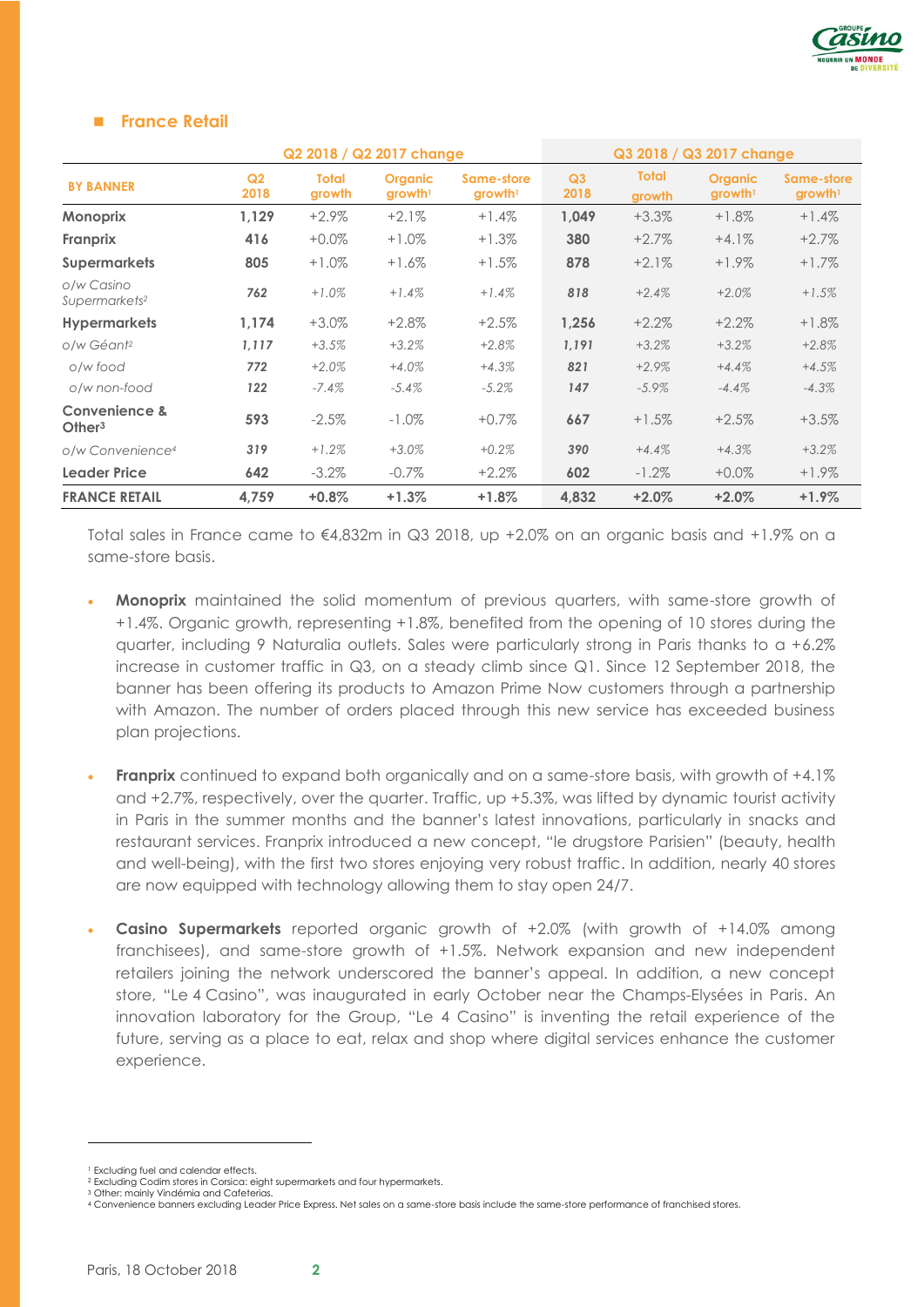

- **Géant** hypermarkets continued the very positive trend observed over the past several quarters, with growth of +3.2% in organic terms and +2.8% on a same-store basis. This good momentum translated into a 0.1 pt<sup>1</sup> market share gain. Performance was led by food retail, organic products, home equipment and by the attractiveness of Cdiscount corners, which generated additional traffic in stores, leading to a 1 pt outperformance in their net sales. Drive-throughs continued to report double-digit growth thanks to an improved customer experience.
- In **Convenience2**, sales advanced +4.3% organically and +3.2% on a same-store basis, reflecting the benefits of a robust tourist season. Franchised stores continued to deliver strong growth, representing +3.0% yoy, while growth at integrated stores made a sharp recovery to +3.7% with the influx of new customers, driven by the renovated promotional policy and offering, featuring more organic products. The Casino Max loyalty and promotions mobile app has now been rolled out to all integrated stores.
- **Leader Price** maintained its good momentum. Same-store sales grew by +1.9% over the quarter, lifted by the very strong performance of renovated stores, the fresh market category and the offer being redesigned (packaging, the sooa line). Organic sales, stable over the period after several quarters of decline, were impacted by the Leader Price Express store closures that occurred in 2017. The banner continued to roll out the "Next" concept, with 100 stores converted to date.

## **Cdiscount<sup>3</sup>**

Cdiscount's gross merchandise volume (GMV) totalled €872m, representing growth of +6.1%, of which +9.3%4 was organic over the quarter. Cdiscount benefited from very strong growth in the marketplace, whose contribution to total GMV rose by +5.3 pts to 36.0%, and in data monetisation revenues, both key profitability drivers for the banner. The transfer of a portion of direct sales to marketplace sales (remunerated by commission) had a very favourable impact on profitability. It had the effect of reducing net sales (by -2.9%), as marketplace sales are recognised in net sales to the extent of the commissions received.

Strategic marketplace expansion led to the achievement of a record performance in Q3. Marketplace GMV rose by +19.5% over the quarter, driven by the Telephony, Home and Computer categories. B2B services such as transport, marketing, financial services and "Fulfillment by Cdiscount", whose contribution to GMV increased by +4.0 pts, developed rapidly. The corresponding revenues more than doubled over the quarter and had a positive impact on profitability. Data monetisation revenues totalled €15m, up +17%, thanks to the proceeds from 3W and RelevanC advertising sales and from B2B2C (Energy, Mobile, etc.) and financial services.

Traffic totalled a very high 216m visits in the quarter, driven mainly by mobile traffic, up +11.3%, which now represents 64.1% of total traffic. Cdiscount consolidated its no. 2 status in terms of unique monthly visitors and is closing in on the no.1 spot, according to Médiamétrie<sup>5</sup>. Cdiscount is continuing to develop its CDAV loyalty programme by adding new services and expanding the assortment of products eligible for express delivery. In addition, Cdiscount is further broadening its value proposition for customers with the launch of new B2C services such as Cdiscount Billetterie (ticketing).

<sup>1</sup> Kantar market share, in value, measured over the P08 2018 period.

<sup>2</sup> Convenience excluding Leader Price Express. Net sales on a same-store basis include the same-store performance of franchised stores.

<sup>3</sup> Data presented in this section correspond to those publised by Cnova NV on 12 October 2018 (unaudited)

<sup>4</sup> The organic changes include sales at Cdiscount corners but exclude sales of technical products and household equipment generated with hypermarket and supermarket customers.

<sup>5</sup> June and July 2018 Médiamétrie studies.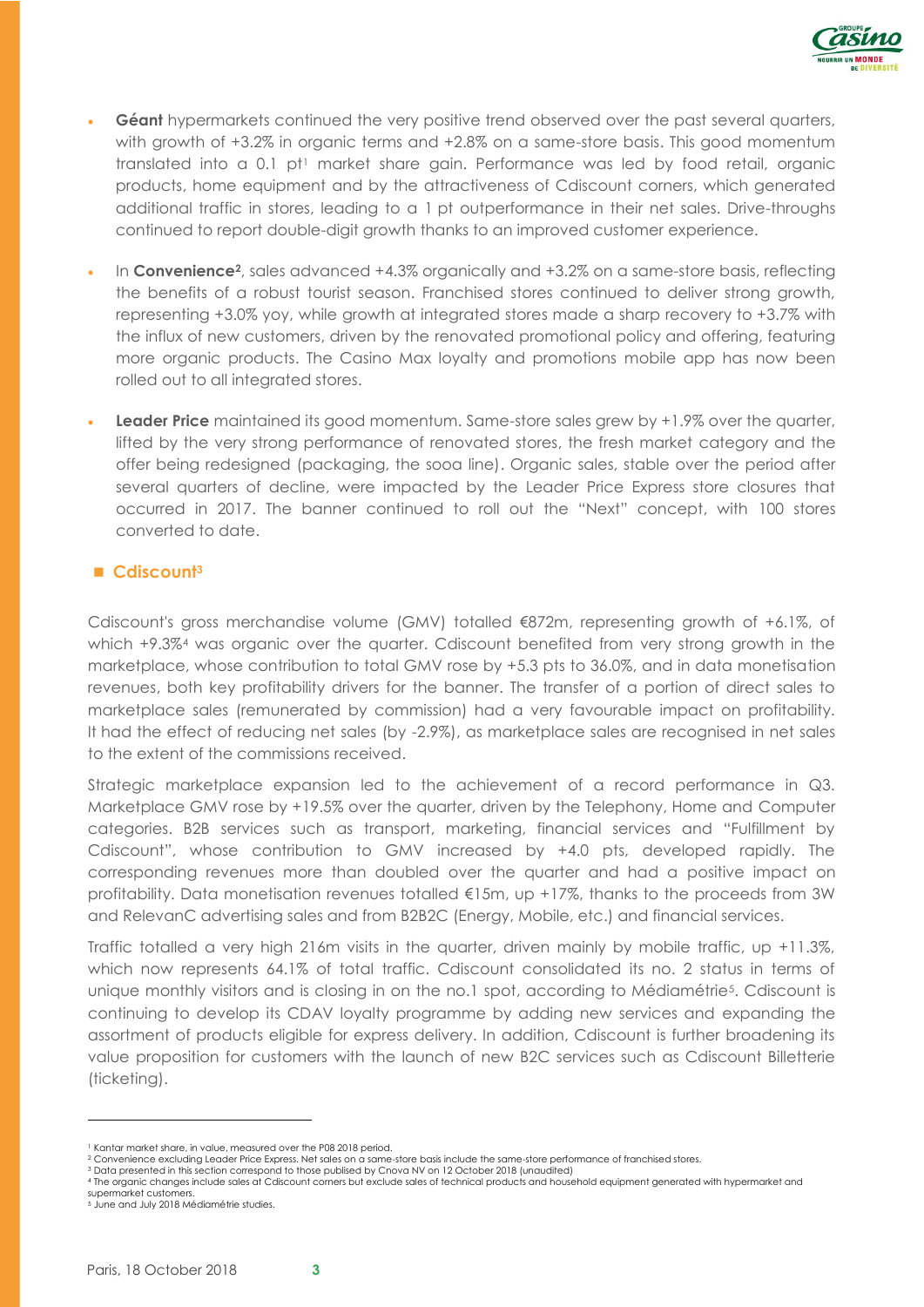

As part of the Group's multi-channel strategy, 14 new Cdiscount corners were rolled out in Géant hypermarkets during the quarter, bringing the total to 35. They now contribute 2.1 pts to total GMV growth.

Cdiscount is continuing to improve its delivery service, extending delivery to additional countries in Europe. Small product delivery is now available in Italy, Germany, Spain and Belgium, and partnerships have been set up to sell Cdiscount products in seven other marketplaces in Eastern Europe.

| Key figures $(1)$                                 | Q3 2017 | Q3 2018 | <b>Reported</b><br>growth <sup>(1,2)</sup> | <b>Organic</b><br>growth <sup>(3)</sup> |
|---------------------------------------------------|---------|---------|--------------------------------------------|-----------------------------------------|
| GMV <sup>(4;5)</sup> total including tax          | 822     | 872     | $+6.1\%$                                   | $+9.3%$                                 |
| o/w direct sales                                  | 522     | 493     | $-5.5\%$                                   |                                         |
| o/w marketplace sales                             | 232     | 277     | $+19.5%$                                   |                                         |
| Marketplace contribution to<br>e-commerce GMV (%) | 30.7%   | 36.0%   | $+527$ bp                                  |                                         |
| Net sales <sup>(5)</sup> (in $\epsilon$ m)        | 518     | 503     | $-2.9\%$                                   | $+0.5%$                                 |
| Traffic (millions of visits)                      | 203     | 216     | $+6.6%$                                    |                                         |
| Mobile traffic contribution (%)                   | 61.4%   | 64.1%   | $+271$ bp                                  |                                         |
| Active customers <sup>(6)</sup> (millions)        | 8.6     | 8.8     | $+2.5%$                                    |                                         |

*Cnova provided a detailed report on its Q3 net sales on 12 October 2018.*

(1) Unaudited data published by Cnova NV.

(2) The data published by the subsidiary include all sales generated by Cdiscount, including its sales of technical products to hypermarket and supermarket customers, further to the multi-channel agreement in effect since 19 June 2017.

(3) The organic changes exclude the sales generated with hypermarket and supermarket customers, except for sales generated by the corners (total impact of exclusion of +3.2 pts and +3.4 pts respectively in GMV growth and net sales).

(4) Gross merchandise volume (GMV) includes sales of merchandise, other revenues and the marketplace's sales volume based on confirmed and shipped orders, including tax, and the sales volume of services that contributed to GMV growth, for +2.0 pts in Q3 2018 and +0.01 pt in Q3 2017.

(5) After entry into effect of the new accounting standard IFRS 15 – *Revenue from Contracts with Customers*, 2017 GMV and net sales were restated by -€24m and -€20m, respectively, in order to present comparable data.

(6) Active customers at 30 September 2018 who made at least one purchase on the Cdiscount websites or app during the previous 12 months.

#### **Latam Retail**

Sales at the Group's businesses in **Latin America** (Éxito Group and GPA Food) continued to accelerate in Q3, up +10.4% on an organic basis and +5.5% on a same-store basis. Consolidated net sales were impacted by an unfavourable currency effect of -17.6%.

GPA Food posted organic growth in sales of +12.6% and same-store growth of +7.0%<sup>1</sup>, even as inflation bounced back to  $+2.7\%$ <sup>2</sup> in the food categories during the quarter (following  $-2.8\%$ deflation in Q2 2018).

<sup>1</sup> Data reported by the subsidiary. <sup>2</sup> IPCA Food at Home index.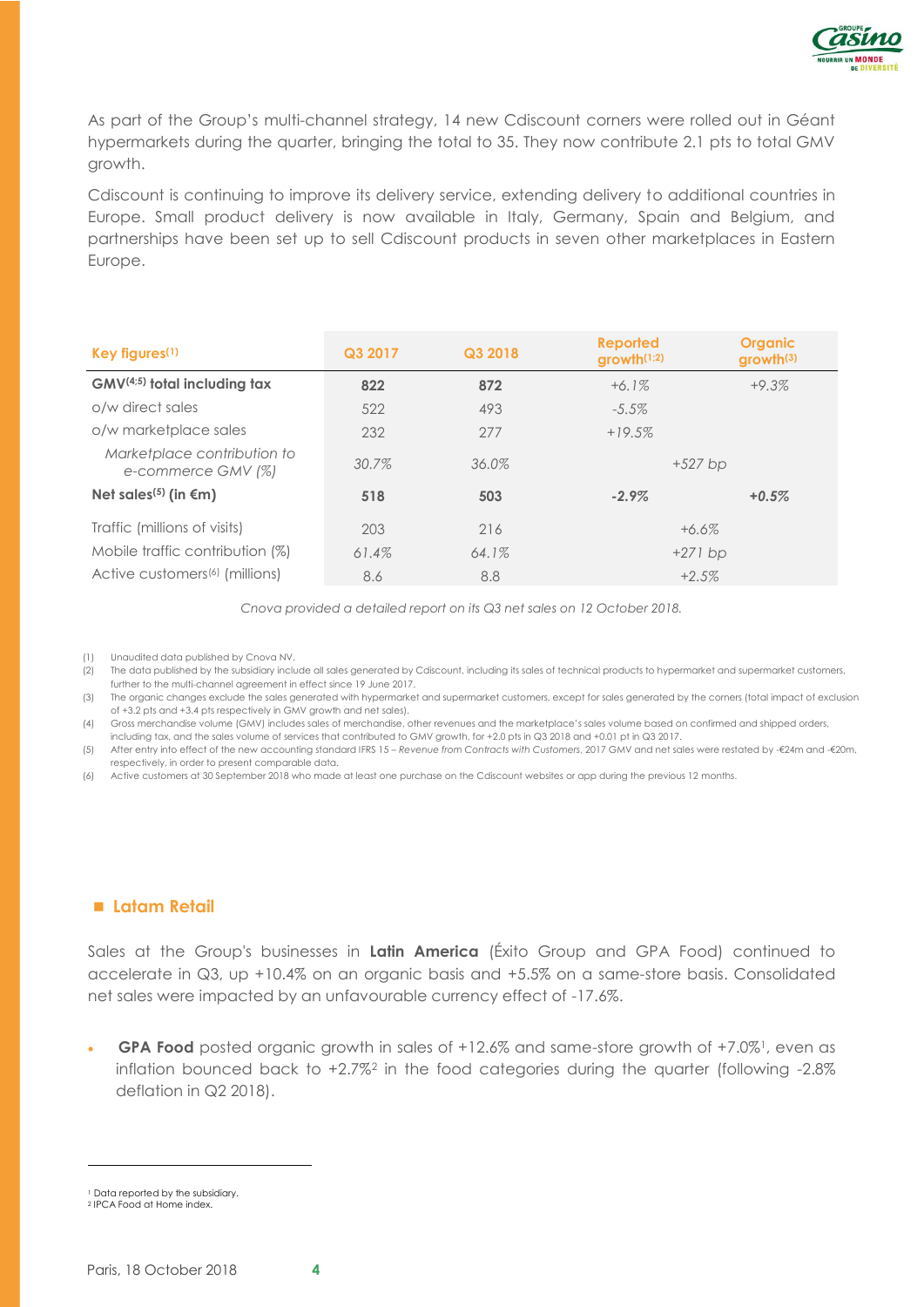

- Sales at **Assaí** grew by +25.8% on an organic basis and +8.2%<sup>1</sup> on a same-store basis, lifted by a sharp increase in volumes, customer traffic and market share (+1.9 pts2). Assaí now represents 48% of sales, an increase of +4.9 pts compared with 2017. The 19 stores converted to the banner in the last 12 months have significantly contributed to its growth. The other stores posted very robust same-store growth of  $+7.4\%$ <sup>1</sup> for the quarter. Currently, 10 new stores are under construction and 1 is being renovated. The loyal customer base is continuing to expand and nearly half a million customers now hold the Passaí card.
- **Multivarejo** has been enjoying a sharp recovery since March and its same-store growth, representing +6.0%<sup>1</sup> for the quarter, has accelerated further. The banner's market share, up +1.7 pts<sup>2</sup> over the period, was higher in all formats. The current strategy focused on promotions and commercial events has paid off, leading to faster growth in volumes and customer traffic.

Among the Multivarejo banners, **Extra hypermarkets** grew by +7.4%<sup>3</sup> on a same-store basis over the period, reflecting an upturn in food sales and double-digit growth in non-food sales. **Extra supermarkets** returned to growth in sales and traffic. The optimization of the store network continues: since the beginning of the year, 10 stores have been transformed to the new concept Mercado Extra and report a double-digit growth, while 13 conversions to the new Compre Bem format are under way. **Pão de Açúcar** continued to benefit from its unique urban positioning, based on the quality of service and of the assortment, as well as store renovations. Lastly, **convenience** stores reported a very rapid acceleration in same-store growth, representing +13.1%3, following a sharp rebound in Q2, thanks to a renewed assortment, revised prices and the implementation of promotional programmes.

Food e-commerce enjoyed double-digit growth, driven by the expansion of express and in-store pick-up services. The "Meu Desconto" digital loyalty app, downloaded 6.5 million times, rapidly expanded its customer base. Loyal app users, representing 40% of the customer base, have a basket twice the size of other customers.

- During the quarter, 4 Assaí stores were opened of which 1 Extra hypermarket converted into Cash & Carry. At Multivarejo, the main changes in the network were on Extra supermarkets: 2 stores were closed, 6 stores were converted into Mercado Extra and 13 stores are being converted into the Compre Bem format.
- Sales at **Éxito Group** (excluding GPA Food) were up on both an organic and same-store basis, with a sequential same-store improvement in Colombia.

*GPA provided a detailed report on its Q3 net sales on 15 October 2018.* 

*Éxito Group will provide a detailed report on its Q3 net sales on 14 November 2018.*

*\*\*\**

-

<sup>1</sup> Data reported by the subsidiary.

<sup>2</sup> Nielsen market share data in August 2018. <sup>3</sup> Growth in gross sales, reported by the subsidiary.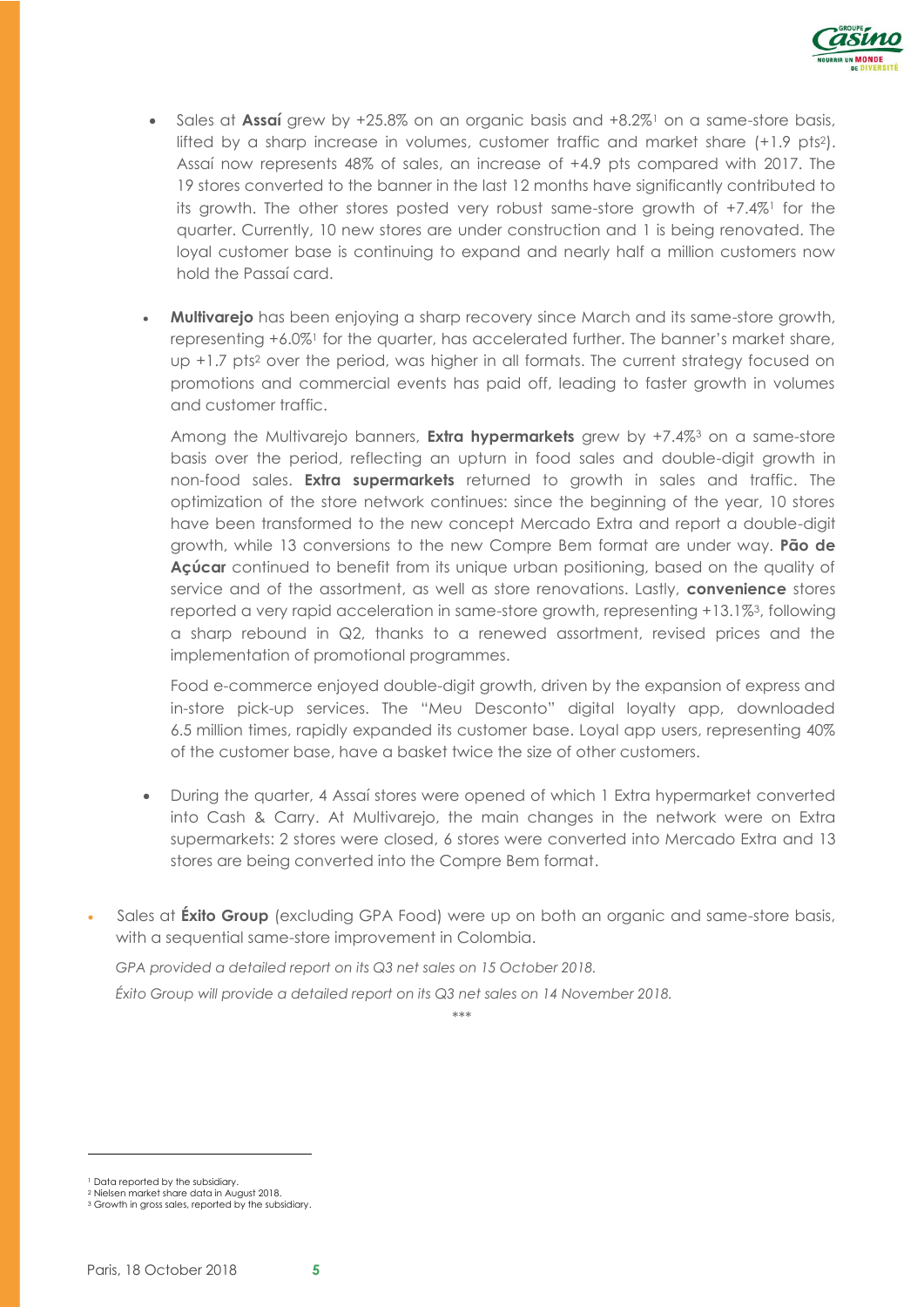

## **APPENDICES**

#### **Main changes in consolidation scope**

• Integration of Sarenza as of 30 April 2018 (Monoprix)

#### **Exchange rate**

| <b>AVERAGE EXCHANGE RATES</b> | Q3 2017 | Q3 2018 | <b>Currency effect</b> |
|-------------------------------|---------|---------|------------------------|
| Brazil (EUR/BRL)              | 3.7150  | 4.5974  | $-19.2\%$              |
| Colombia (EUR/COP) (x 1000)   | 3.4932  | 3.4409  | $+1.5%$                |
| Uruguay (EUR/UYP)             | 33.7317 | 36.9326 | $-8.7\%$               |
| Argentina (EUR/ARS)           | 20.3057 | 37.1183 | $-45.3\%$              |

#### **Implementation of IFRS 15**

In the first nine months of 2018, the Casino Group applied IFRS 15 – *Revenue from Contracts with Customers* retrospectively to 2017.

The application of IFRS 15 has led to reclassifications between net sales, other revenues, cost of goods sold and selling expenses.

The following table describes the standard's impact on 2017 net sales.

| Net sales<br>(in $\epsilon$ millions) | Q1 2017<br>reported | Q1 2017<br><b>restated</b> | Q2 2017<br>reported | Q2 2017<br><b>restated</b> | Q3 2017<br>reported | Q3 2017<br>restated |
|---------------------------------------|---------------------|----------------------------|---------------------|----------------------------|---------------------|---------------------|
| France Retail                         | 4,504               | 4,485                      | 4,757               | 4,723                      | 4.764               | 4.739               |
| E-commerce                            | 469                 | 453                        | 402                 | 382                        | 487                 | 467                 |
| Latam Retail                          | 4,348               | 4,310                      | 4.118               | 4,087                      | 3.965               | 3.932               |
| <b>TOTAL</b>                          | 9.321               | 9,248                      | 9.277               | 9,192                      | 9.216               | 9,138               |

## **Implementation of IAS 29**

The contribution of Argentina to Q3 2018 sales (Latam Retail segment) has not been restated under IAS 29 on hyperinflation, given the non-materiality of the impact and the late determination of application procedures.

#### **Gross sales under banner**

| <b>TOTAL ESTIMATED GROSS FOOD SALES</b>        | Q <sub>3</sub> | Change (excl.<br>calendar effects) |
|------------------------------------------------|----------------|------------------------------------|
| UNDER BANNER (in $\epsilon$ m, excluding fuel) | 2018           | Q3 2018                            |
| <b>Monoprix</b>                                | 1,081          | $+5.0\%$                           |
| Franprix                                       | 431            | $+3.1\%$                           |
| <b>Supermarkets</b>                            | 831            | $+2.8\%$                           |
| <b>Hypermarkets</b>                            | 895            | $+3.9\%$                           |
| <b>Convenience &amp; Other</b>                 | 778            | $+2.9\%$                           |
| of/which Convenience                           | 477            | $+5.5%$                            |
| <b>Leader Price</b>                            | 720            | $+1.6\%$                           |
| <b>FRANCE RETAIL</b>                           | 4,737          | $+3.5%$                            |

| <b>TOTAL ESTIMATED GROSS NON-FOOD SALES</b>    | Q <sub>3</sub> | Change (excl.<br>calendar effects) |
|------------------------------------------------|----------------|------------------------------------|
| UNDER BANNER (in $\epsilon$ m, excluding fuel) | 2018           | Q3 2018                            |
| <b>Hypermarkets</b>                            | 160            | $-4.9\%$                           |
| Cdiscount                                      | 652            | $+7.2\%$                           |
| <b>FRANCE RETAIL</b>                           | 812            | $+4.5\%$                           |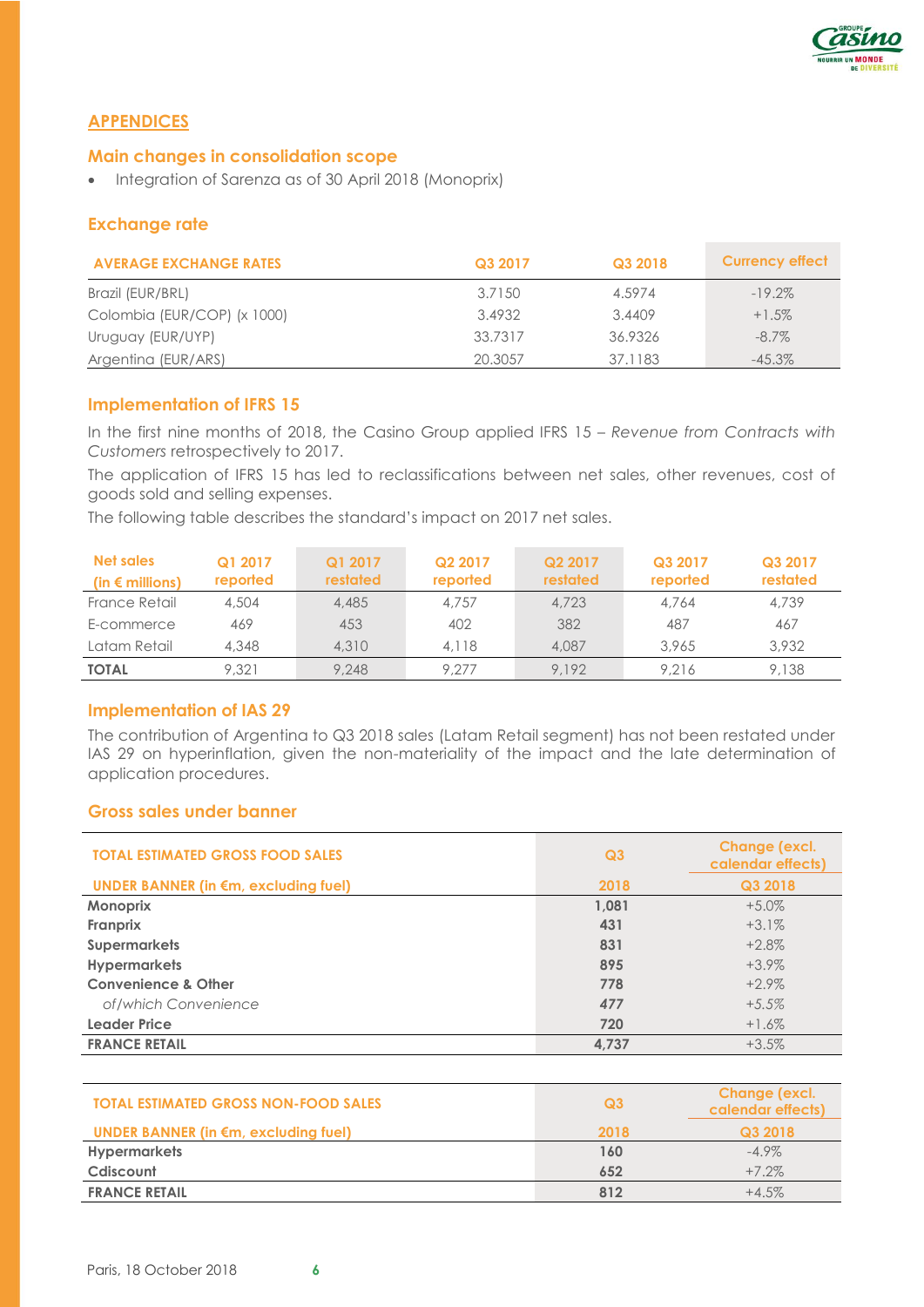

# **Store network at period-end**

| <b>FRANCE</b>                               |       | 31 Dec. 2017 31 March 2018 30 June 2018 30 Sep. 2018 |       |       |  |
|---------------------------------------------|-------|------------------------------------------------------|-------|-------|--|
| Géant Casino hypermarkets                   | 122   | 123                                                  | 124   | 123   |  |
| o/w French franchised affiliates            |       | 8                                                    | 8     |       |  |
| International affiliates                    | 5     | 5                                                    | 6     | 6     |  |
| <b>Casino Supermarkets</b>                  | 433   | 435                                                  | 436   | 439   |  |
| o/w French franchised affiliates            | 106   | 108                                                  | 111   | 101   |  |
| International franchised affiliates         | 17    | 17                                                   | 17    | 17    |  |
| <b>Monoprix</b>                             | 789   | 790                                                  | 794   | 797   |  |
| o/w franchised affiliates                   | 211   | 214                                                  | 213   | 210   |  |
| Naturalia                                   | 161   | 162                                                  | 166   | 171   |  |
| Naturalia franchises                        | 7     | 7                                                    | 7     | 11    |  |
| Franprix                                    | 893   | 901                                                  | 902   | 902   |  |
| o/w franchises                              | 399   | 413                                                  | 420   | 422   |  |
| <b>Leader Price</b>                         | 777   | 773                                                  | 776   | 768   |  |
| o/w franchises                              | 377   | 449                                                  | 454   | 414   |  |
| Convenience                                 | 5,392 | 5,362                                                | 5,260 | 5,235 |  |
| Other activities (Restaurants, Drive, etc.) | 606   | 609                                                  | 610   | 598   |  |
| <b>Indian Ocean</b>                         | 209   | 214                                                  | 223   | 231   |  |
| <b>TOTAL France</b>                         | 9,221 | 9,207                                                | 9,125 | 9,093 |  |

| <b>INTERNATIONAL</b>                                |                | 31 Dec. 2017 31 March 2018 30 June 2018 |              | 30 Sep. 2018   |
|-----------------------------------------------------|----------------|-----------------------------------------|--------------|----------------|
| <b>ARGENTINA</b>                                    | 29             | 29                                      | 29           | 28             |
| Libertad hypermarkets                               | 15             | 15                                      | 15           | 15             |
| Mini Libertad and Petit Libertad mini-supermarkets  | 14             | 14                                      | 14           | 13             |
| <b>URUGUAY</b>                                      | 88             | 86                                      | 87           | 88             |
| Géant hypermarkets                                  | $\overline{2}$ | $\overline{2}$                          | 2            | $\overline{2}$ |
| Disco supermarkets                                  | 29             | 29                                      | 29           | 29             |
| Devoto supermarkets                                 | 24             | 24                                      | 24           | 24             |
| Devoto Express mini-supermarkets                    | 33             | 31                                      | 32           | 33             |
| <b>BRAZIL</b>                                       | 1,081          | 1,072                                   | 1,074        | 1,063          |
| Extra hypermarkets                                  | 117            | 113                                     | 113          | 112            |
| Pão de Açúcar supermarkets                          | 186            | 186                                     | 186          | 186            |
| Extra supermarkets                                  | 188            | 187                                     | 187          | 173            |
| Assaí (cash & carry)                                | 126            | 127                                     | 130          | 134            |
| Mini Mercado Extra & Minuto Pão de Açúcar           | 265            | 265                                     | 265          | 265            |
| Drugstores                                          | 127            | 123                                     | 123          | 123            |
| + Service stations                                  | 72             | 71                                      | 70           | 70             |
| <b>COLOMBIA</b>                                     | 1,852          | 1,847                                   | 1,912        | 1,897          |
| Éxito hypermarkets                                  | 90             | 90                                      | 90           | 90             |
| Éxito and Carulla supermarkets                      | 162            | 163                                     | 160          | 160            |
| Super Inter supermarkets                            | 71             | 71                                      | 73           | 73             |
| Surtimax (discount)                                 | 1,409          | 1,410                                   | 1,477        | 1,461          |
| o/w "Aliados"                                       | 1,278          | 1,286                                   | 1,353        | 1,348          |
| B <sub>2</sub> B                                    | 9              | 9                                       | 13           | 15             |
| Éxito Express and Carulla Express mini-supermarkets | 111            | 104                                     | 99           | 98             |
| <b>CAMEROON</b>                                     |                |                                         | $\mathbf{1}$ | $\mathbf{1}$   |
| Cash & carry                                        |                |                                         | 1            |                |
| <b>TOTAL International</b>                          | 3,050          | 3,034                                   | 3,103        | 3,077          |